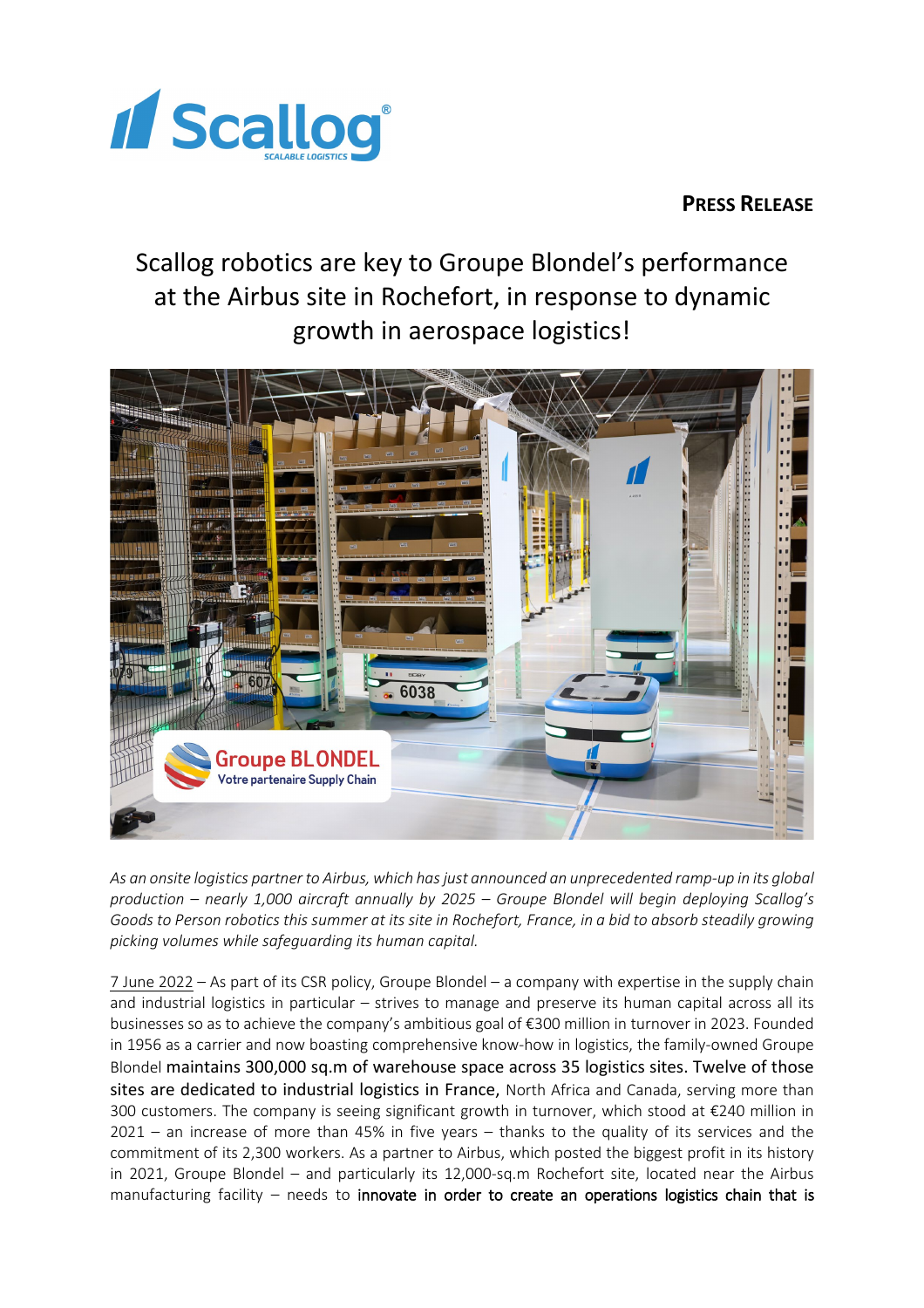consistently more agile and efficient, given that its customer's rate of production is likely to accelerate. To absorb that unprecedented ramp-up in volume, in August 2022 Groupe Blondel plans to deploy the Scallog solution at the Rochefort site, to include two picking stations, six Boby robots and 160 shelf units. Its goal? To become faster and more competitive in its parts picking while reducing intense labour conditions, and the need for shift work in particular.

Says Christian Debucquet, Director of Groupe Blondel's Industry BU for western France, 'We need to support our partner, Airbus, as it faces dynamic growth and new production challenges, by doing an increasingly efficient job of just-in-time picking for the wide variety of parts needed at its production workstations.The Scallog solution should help in that regard by mobilizing robotics technology that lets us operate more efficiently and make the most of our employees and at the same time meet the standards for traceability and transparency that our industrial customer requires.'

Efficiency and working conditions: core Groupe Blondel values – When it comes to absorbing the unprecedented surge in Airbus's production volumes, Groupe Blondel's Rochefort site is on the front lines. Located near an Airbus manufacturing facility, the industrial logistics site spans 12,000 square metres and employs 120 workers, receiving an average of 160,000 deliveries and a million related services each year. Its role is to serve as the interface between supplier deliveries and the production workstations, using a lean strategy of having the right part at the right place at the right time. Back in early 2021, Groupe Blondel began looking for an automation solution that would help it accelerate its picking operations and also improve operator productivity and working conditions. Groupe Blondel is known for being a responsible employer and believes that increased competitiveness should not come at the expense of its human capital. So the logistics firm wanted a high-tech solution that, given increasing volumes, offered a guarantee of less arduous operations, eliminated travel across the site and prevented stress and musculoskeletal disorders, and that also prevented the need for non-standard work hours, which are disruptive and lead to various ailments.

Proven technology in the industry and a shared culture and values – For meeting the challenges of costeffectiveness and positive working conditions, Scallog's Goods to Person robotics solution — in which robots carry parts to operators on shelving – quickly emerged as the technological solution that Groupe Blondel was looking for, and the company made its decision in the spring of 2022. According to Christophe Debucquet, 'The Goods to Person solution was well suited to our needs and could be quickly deployed, but in addition, we especially appreciated the Scallog team's skills and involvement in guiding us towards operational excellence based on our shared core values'. For today's industrial world, in which a break in the industrial line is unthinkable and capital resilience is a necessity, the Scallog solution will also be able to operate in degraded mode in the event of a blackout.

In summer 2022, working in close collaboration with Scallog, Groupe Blondel will be installing a new, automated 700-sq.m warehouse that includes two picking stations, six Boby robots and 160 shelf units and will accommodate 8,000 to 10,000 different parts – half the total parts inventory. The new facility will handle 50% of the Rochefort site's picking operations. It will ramp up in 2023 to absorb 100% of picking over time, in tandem with the faster production speeds.

A Kaizen strategy for steady gains in productivity and well-being  $-$  To provide its staff with optimal support during this change, Groupe Blondel wants to draw on a Kaizen strategy for continuous improvement (Kai = change and Zen = happy) to get workers involved at every stage as the company's practices and procedures change. For example, operators played a role in developing the picking stations, choosing the orientation of the shelving and defining the labels. Once the solution is in place, they will also be surveyed on their environment and working conditions to evaluate their level of satisfaction – a key prerequisite for keeping them engaged and ensuring the quality of their work.

Thanks to Scallog's solution, Groupe Blondel expects to see a three-fold improvement in productivity at the Rochefort site, a 30% increase in storage space and a drastic reduction in picking errors, especially with the Pick-to-Light system, which makes work easier for operators. As a result, Groupe Blondel's